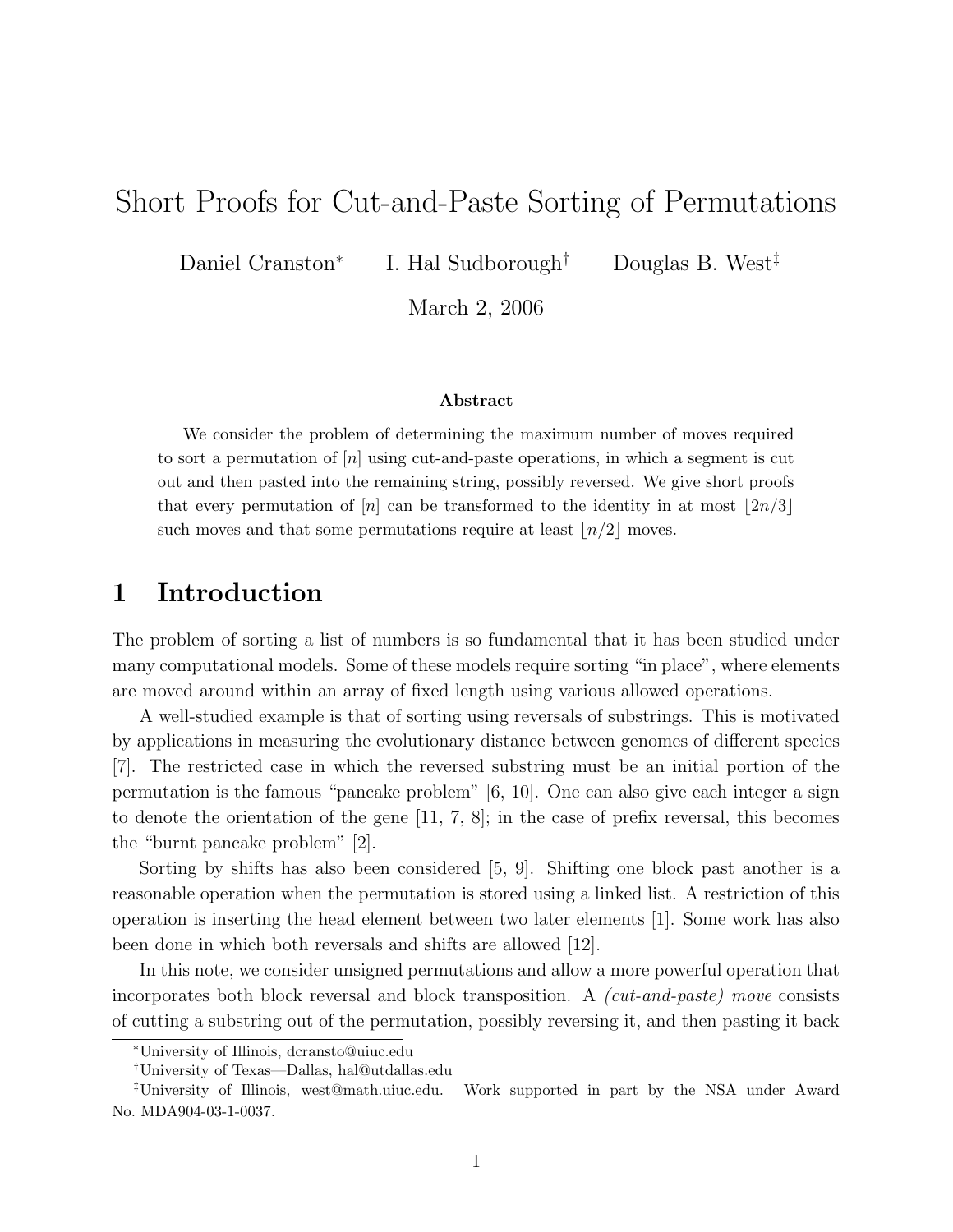into the permutation at any position. The storage model that supports this conveniently is a doubly-linked list.

We study permutations of  $[n]$ , where  $[n] = \{1, \ldots, n\}$ . A natural measure of how close a permutation is to the identity permutation is the number of pairs  $\{i, i + 1\}$  that occur consecutively (in either order). Call such pairs adjacencies. At most three adjacencies are created at each move (involving the two ends of the moved substring and the element(s) that formerly were next to the substring. For  $n \geq 4$ , there are permutations with no adjacencies, but the identity permutation has  $n + 1$  adjacencies (counting the front and back), so there are permutations of [n] that require at least  $[(n + 1)/3]$  moves to sort.

By a simple insertion sort, every permutation can be sorted in at most  $n-1$  moves. Indeed, since every list of n distinct numbers has a monotone sublist of length at least  $\sqrt{n}$ [4], we can insert the remaining elements one at a time into a longest monotone sequence, reversing the full list at the end if necessary, to sort in at most  $n - \sqrt{n} + 1$  moves.

Thus trivially we have  $\lceil (n + 1)/3 \rceil \le f(n) \le n - \sqrt{n} + 1$ , where  $f(n)$  is the worst-case number of cut-and-paste moves needed to sort a permutation of  $[n]$ . In Section 2, we prove that  $f(n) \geq |n/2|$ , obtaining many permutations of  $|n|$  that require at least  $|n/2|$  moves to sort. In Section 3, we prove that  $f(n) \leq |2n/3|$ , by presenting an algorithm that sorts any permutation of  $[n]$  using at most  $\lfloor 2n/3 \rfloor$  moves.

Our upper bound is weaker than that of Eriksson et. al [5]; they proved an upper bound of  $|(2n - 2)/3|$  moves for the model that allows only the weaker block transposition moves. However, their proof is fairly lengthy and involves considerable structural analysis. Thus our contribution here is a significantly shorter argument by a different method of proof. We use a "weight function" argument: the maximum weight of a permutation of  $[n]$  is  $2n/3$ , and our algorithm reduces the weight by (on average) 1 unit per move. Because our sorting operation is more powerful than those studied earlier, our lower bound is a new result.

# 2 The Lower Bound

We write a permutation of  $[n]$  as a list of numbers within brackets, without commas; for example,  $\pi = [\pi_1 \cdots \pi_n]$ . For discussion of the lower bound, we prepend  $\pi_0 = 0$  and postpend  $\pi_{n+1} = n+1$  to a permutation  $\pi$ . A move is performed using three (not necessarily distinct) cut point indices i such that  $\pi_i$  and  $\pi_{i+1}$  become separated by the move. These cut points partition  $\pi$  into four disjoint substrings and yield three possible moves: the string between the first two or last two cut points is inserted at the third cut point, possibly reversed. Given cut points  $i, j, k$  with  $0 \le i \le j \le k \le n$ , the results of the three legal moves on  $\pi$  are

$$
\begin{bmatrix}\n\pi_0 \cdots \pi_i & \pi_{j+1} \cdots \pi_k & \pi_{i+1} \cdots \pi_j & \pi_{k+1} \cdots \pi_{n+1} \\
\pi_0 \cdots \pi_i & \pi_{j+1} \cdots \pi_k & \pi_j \cdots \pi_{i+1} & \pi_{k+1} \cdots \pi_{n+1} \\
\pi_0 \cdots \pi_i & \pi_k \cdots \pi_{j+1} & \pi_{i+1} \cdots \pi_j & \pi_{k+1} \cdots \pi_{n+1}\n\end{bmatrix},
$$

To reverse a string in place, let  $j = k$  in the second form or  $i = j$  in the third form.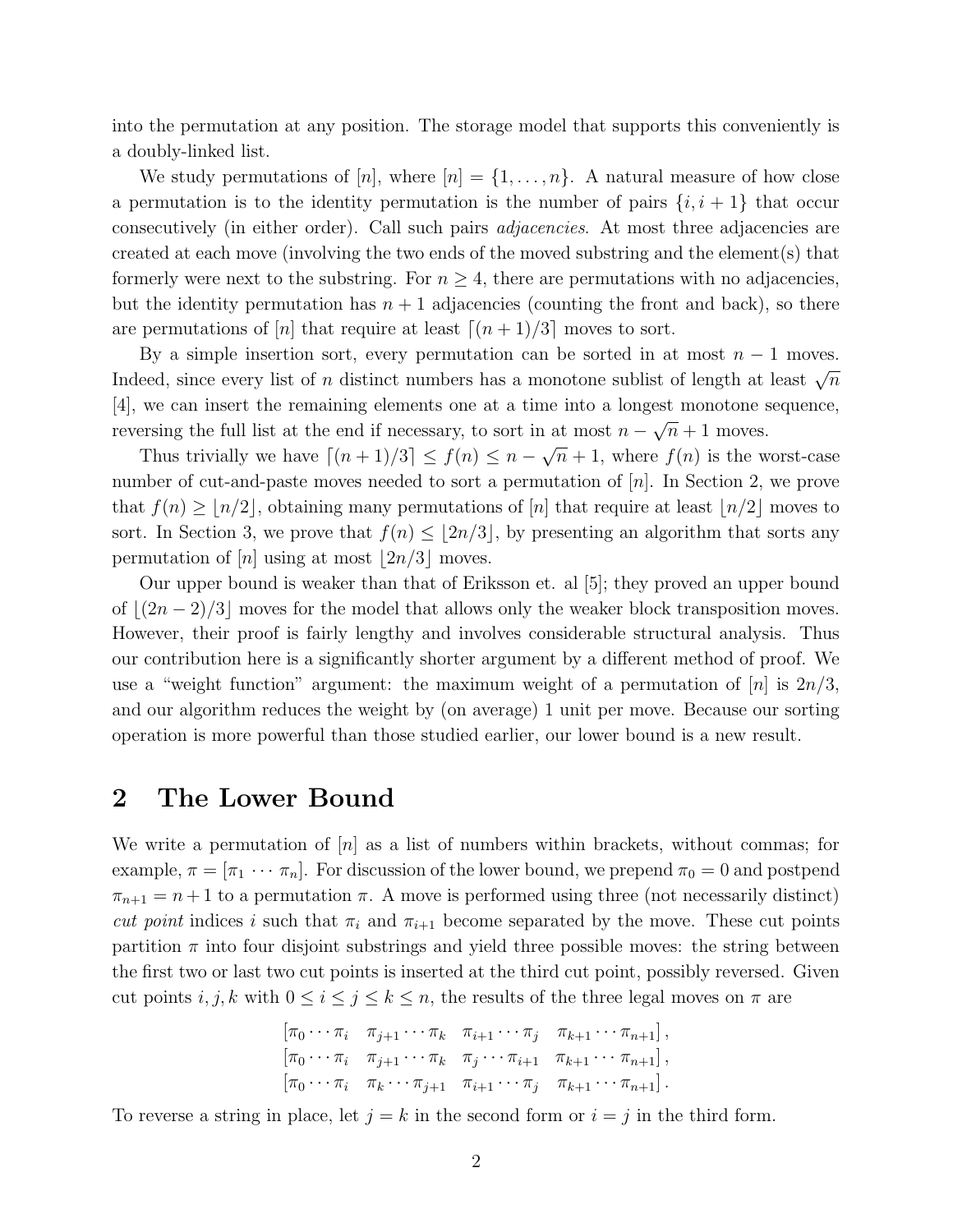The trivial lower bound of  $(n+1)/3$  was obtained by considering adjacencies. To improve this bound, define a *parity adjacency* to be a pair of consecutive values in  $\pi$  having opposite parity. With 0 and  $n + 1$  fixed at the ends, the identity permutation has  $n + 1$  parity adjacencies. The key is to show that each move increases the number of parity adjacencies by at most 2.

### **Theorem 1.**  $f(n) \geq \lfloor n/2 \rfloor$  for every positive integer n.

Proof. A permutation with all even values before all odd values has one parity adjacency if n is even, two if n is odd. Since the identity permutation has  $n + 1$  parity adjacencies (counting the ends), it thus suffices to show that each move increases the number of parity adjacencies by at most 2.

Consider a move that inserts  $\pi_k \cdots \pi_l$  between  $\pi_m$  and  $\pi_{m+1}$ , reversed or not. The three newly consecutive pairs of values are  $\{\pi_{k-1}\pi_{l+1}, \pi_m\pi_k, \pi_l\pi_{m+1}\}\$  if the block is not reversed and  $\{\pi_{k-1}\pi_{l+1}, \pi_m\pi_l, \pi_k\pi_{m+1}\}\$  if it is reversed. If the number of parity adjacencies increases by 3, then each new pair is a new parity adjacency and no parity adjacencies were destroyed.

The six values in the new pairs and broken pairs form a cycle of pairs that must alternate between opposite parity  $(\neq)$  and equal parity  $(\equiv)$ . We show these requirements below, depending on whether the moving block is reversed.

$$
\pi_{k-1} \not\equiv \pi_{l+1} \equiv \pi_l \not\equiv \pi_{m+1} \equiv \pi_m \not\equiv \pi_k \equiv \pi_{k-1},
$$
\nor

\n
$$
\pi_{k-1} \not\equiv \pi_{l+1} \equiv \pi_l \not\equiv \pi_m \equiv \pi_{m+1} \not\equiv \pi_k \equiv \pi_{k-1}.
$$

In each case, the six elements appear on a cycle whose steps alternate between preserving parity and switching parity. However, parity cannot change an odd number of times along a cycle. This contradiction prevents the number of parity adjacencies from increasing by 3.  $\Box$ 

The proof in fact shows that every input permutation with one parity adjacency (when n is even) or two parity adjacencies (when n is odd) requires  $n/2$  moves to sort.

# 3 Upper Bound

For the upper bound, we no longer append 0 and  $n + 1$  at the ends of the permutation. Instead, we adopt the convention that the values  $n$  and 1 are consecutive. That is, adding 1 to the value n produces the value 1; all computations with values are modulo n.

A block in a permutation is a maximal substring of (at least two) consecutive values in consecutive positions. A block is increasing if its second value is one more than its first. An increasing block can reach  $n$  and continue with 1. A permutation that consists of a single increasing block can be sorted in one move, shifting the initial part ending at  $n$  to the end.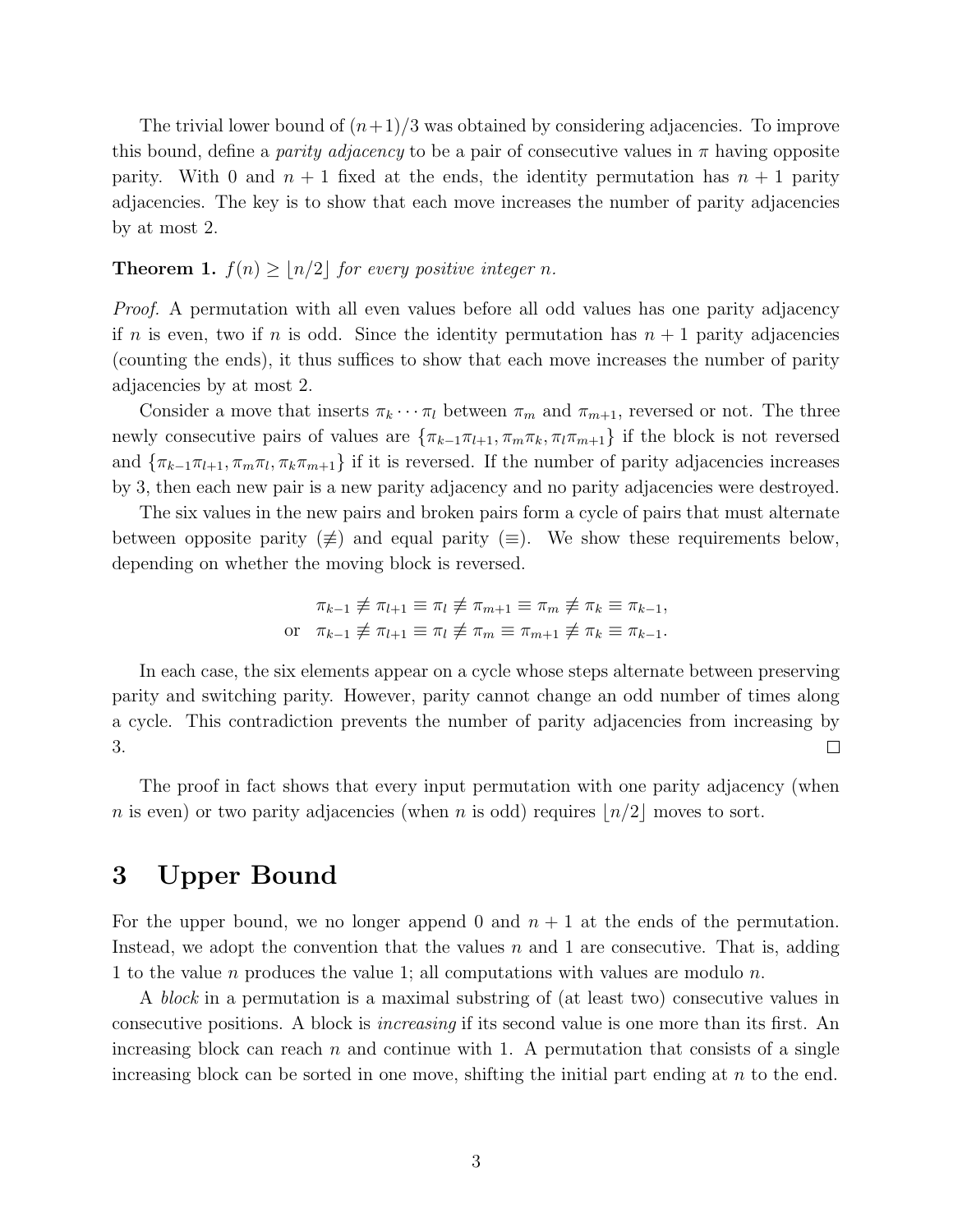An element in no block is a *singleton*. When singletons i and  $i + 1$  are made consecutive, they automatically form an adjacency. When blocks ending at i and  $i + 1$  are made consecutive, they produce a larger block only if oriented properly. Hence somehow moves that reduce the number of blocks are more valuable than moves that combine singletons.

We capture this phenomenon by giving higher weight to blocks than to singletons in measuring the "non-sortedness" of a permutation. The proof of the upper bound is constructive, providing an algorithm to sort permutations of  $[n]$  with at most  $|2n/3|$  moves. We note that the algorithm for the pancake problem in [6] also treats blocks and singletons differently, but not via a weight function.

### **Theorem 2.**  $f(n) \leq |2n/3|$ , for every positive integer n.

*Proof.* We first give an algorithm that sorts the permutation using at most  $\lfloor 2n/3 \rfloor + 1$  moves, then give a small modification that sorts the permutation in at most  $\lfloor 2n/3 \rfloor$  moves.

Let the weight of a permutation be

### (number of blocks) +  $(2/3)(number of singletons)$ .

Every permutation consisting of a single increasing block, including the identity permutation, has weight 1. The maximum weight of a permutation of  $[n]$  is  $2n/3$ , achieved by permutations having no blocks. The *gain* of a move is the amount by which it reduces the weight.

Using one move, we establish an increasing block at the beginning of the permutation. We show that when such a block exists, we can gain at least 1 in one move or gain at least 2 in two moves, while maintaining that condition. We thus reach a permutation with weight 1 (a single increasing block) in at most  $1 + |2n/3| - 1$  steps. One more move may be needed to sort the single increasing block.

In each move, the string we cut out is a union of full blocks and singletons, never part of a block. Also, we never paste this string into the interior of a block. That is, we never break adjacencies, and the numbers of singletons and blocks can change only by creating adjacencies. Creating a block from two singletons gains 1/3. Absorbing a singleton into an existing block gains 2/3 (this is an absorbing move). Creating one block by combining two blocks gains 1. In all moves we ignore the possible gain resulting from closing the gap left by the extracted string, counting only the gain from pasting it elsewhere.

If our permutation has i and  $i + 1$  in distinct blocks, then cutting out one of these blocks and pasting it next to the other gains at least 1. We call this a block move. When a block move is available, we perform it, leaving (or augmenting) the increasing block at the beginning of the permutation.

A *bonus move* is one that gains two adjacencies by the insertion. That is, the cut string (without splitting a block) has  $i$  and  $j$  at its ends, and it is inserted between two consecutive elements whose values are next to  $i$  and next to  $j$ . If one of these four elements was in a block, then the move gains 1. If at least two of them were in blocks, then the gain is at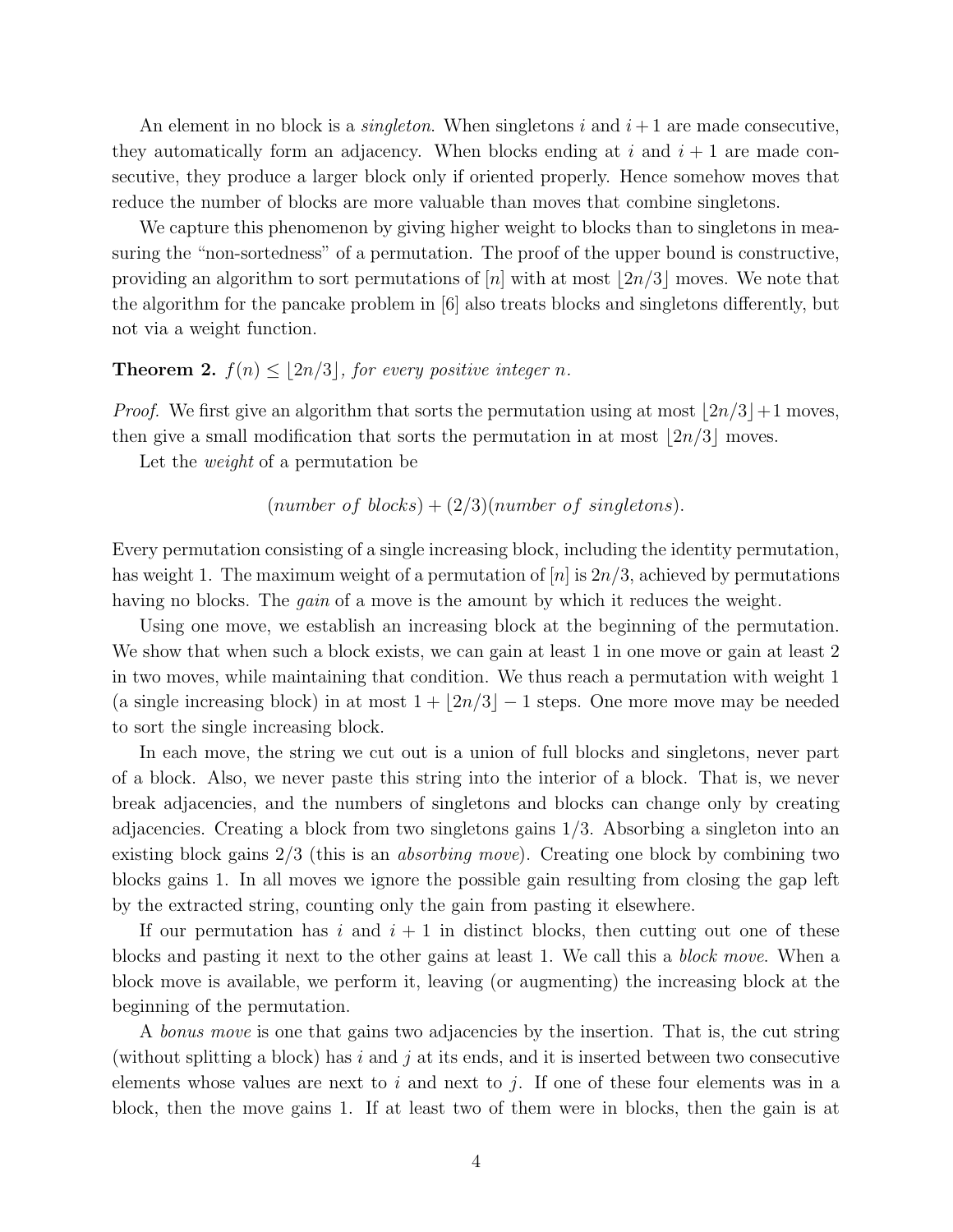least 4/3 (this is an extra bonus move). When we make two moves to gain 2, they will be an absorbing move and an extra bonus move.

Let l be the last value in the initial increasing block, and let  $l' = l + 1$ . Let p be the value in the position following l, and let  $p'$  be a value immediately above or below p that is not located next to p (there are two choices for p' if p is singleton, one if p is in a block). We consider several cases based on the condition of these elements.

If  $l'$  is in a block, then a block move is available, so we may assume that  $l'$  is a singleton. If p' is a singleton, or if the string S with l' and p' as its end-elements contains the block that p' ends, then we cut S and insert it between l and p (if p' is at the left end of S, we reverse S before inserting); see Figure 1. Since  $l$  is in a block, this is a bonus move that gains at least 1 (extra bonus if  $p'$  is in a block).



Figure 1: A bonus move

Hence we may assume that  $p'$  is in a block  $B$  that is not contained in  $S$ . Let  $q$  be the end of B other than  $p'$ . Let  $q'$  be the value next to  $q$  (up or down) that is not in B. If  $q'$  or p is in a block, then a block move is available to combine B with the block containing  $q'$  or  $p$ , so we may assume that  $q'$  and  $p$  are singletons. See Figure 2.



Figure 2: An absorbing move followed by an extra bonus move

Now we make two moves. We first insert B between l and p, with  $p'$  next to p (if  $p'$  is at the left end of  $B$ , then we reverse  $B$  before inserting); this is an absorbing move, and it puts q next to l. We now insert the string from l' to q' between l and q (if q' is at the left end of this string, we reverse this string before inserting); since both  $l$  and  $q$  are now in blocks, this is an extra bonus move. As noted earlier, an absorbing move and an extra bonus move together gain (at least) 2.

A slight variation of the algorithm sorts the permutation in at most  $\lfloor 2n/3 \rfloor$  moves. The idea is to keep element 1 in the first position and thus avoid a final move to sort an increasing block. In general, when the first element is  $a$ , we bring a segment from 1 to  $a'$  to the front.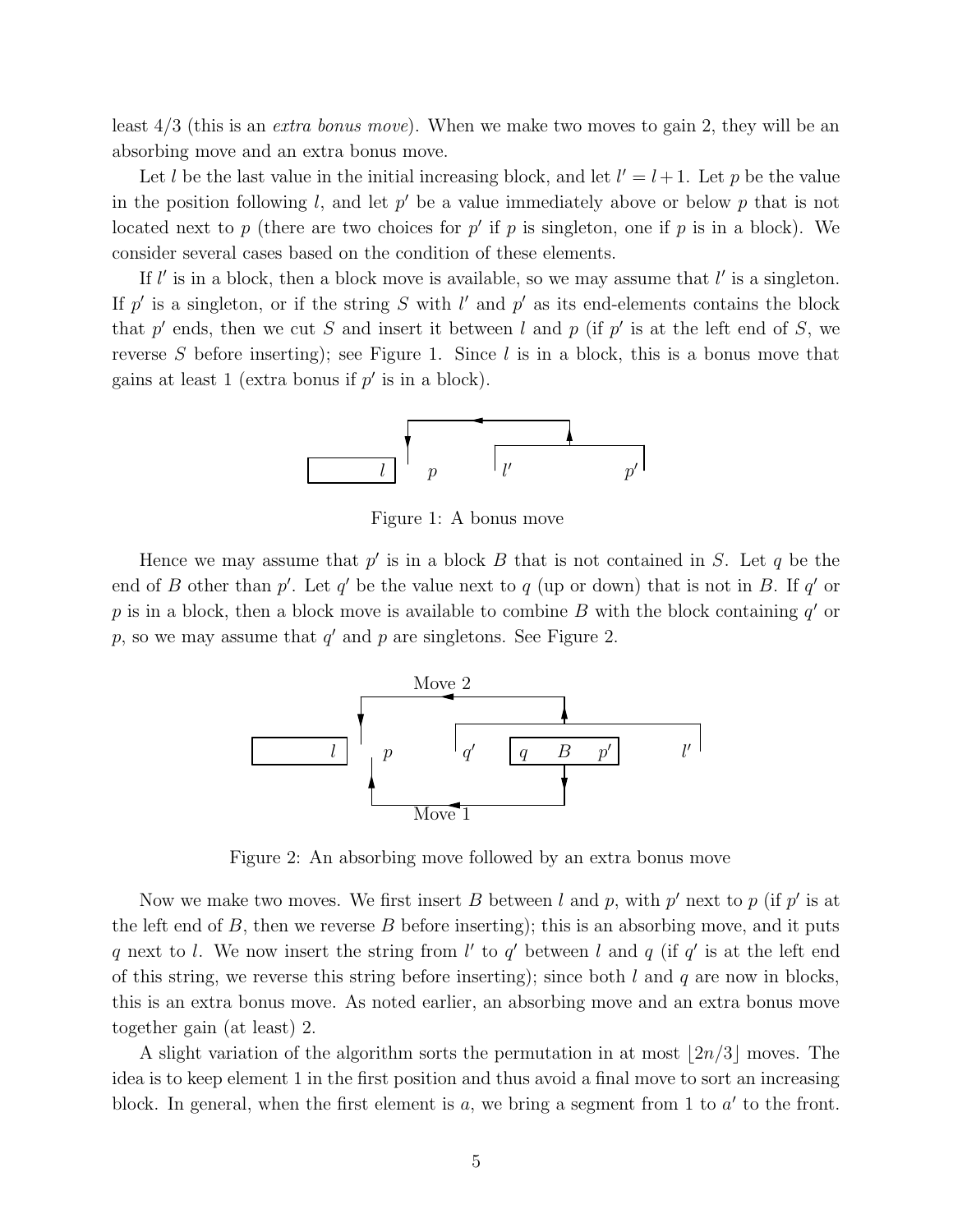Now the permutation begins 1b, and we put a segment from 2 to  $b'$  between them without breaking a block. Six singletons become three blocks, or five become two blocks (if  $b = a'$ ), so the resulting permutation has weight at most  $2n/3 - 1$ . Since we have spent two moves and reduce to weight 1 at the end, we use at most  $\lfloor 2n/3 \rfloor$  moves.

This argument may fail when  $a \in \{1,2\}$  or  $b = n$ . When  $a = 1$ , we sort the rest of the list inductively. When  $a = 2$ , we bring 1 to the front and sort the rest inductively in at most  $2(n-2)/3$  moves. When  $b = n$ , we first move 1n to the front and then move the segment from *n* till just before 2 to the back (reversed). The permutation of  $\{3, \ldots, n-1\}$  can now be sorted inductively in  $\lfloor 2(n - 3)/3 \rfloor$  moves, which with the two initial moves satisfies the bound.  $\Box$ 

It is straightforward to implement this algorithm with a running time of  $O(n^2)$ . At each move, we linearly search for each of the numbers indicated in Figure 1 or Figure 2. Jeff Erickson has noted that the algorithm can be implemented with a running time of  $O(n \log n)$ , but the details are much more complicated.

# References

- [1] M. Aigner and D. B. West, Sorting by insertion of leading elements. J. Combin. Theory Ser. A 45 (1987), 306–309.
- [2] D. S. Cohen and M. Blum, On the problem of sorting burnt pancakes. Discrete Appl. Math. 61 (1995), 105–120.
- [3] Harry Dweighter, Elementary Problems. Amer. math. Monthly 82 (1975), 1010.
- [4] P. Erdős and G. Szekeres, A combinatorial problem in geometry. *Compos. Math.* 2 (1935), 464-470.
- [5] Henrik Eriksson, Kimmo Eriksson, Johan Karlander, Lars Svensson, and Johan Wástlund, Sorting a bridge hand. *Discrete Math.* 241 (2001), 289–300.
- [6] W. H. Gates and C. H. Papadimitriou, Bounds for sorting by prefix reversal. Discrete Math. 27 (1979), 47–57.
- [7] Q.-P. Gu, S. Peng, and H. Sudborough, Approximating algorithms for genome rearrangements. Proc. 7th Workshop on Genome Informatics (1996).
- [8] S. Hannenhalli and P. Pevzner. Transforming cabbage into turnip (polynomial algorithm for sorting signed permutations by reversals). Proc. 20th annual ACM Symposium on Theory of Computing (1995) 178-189.